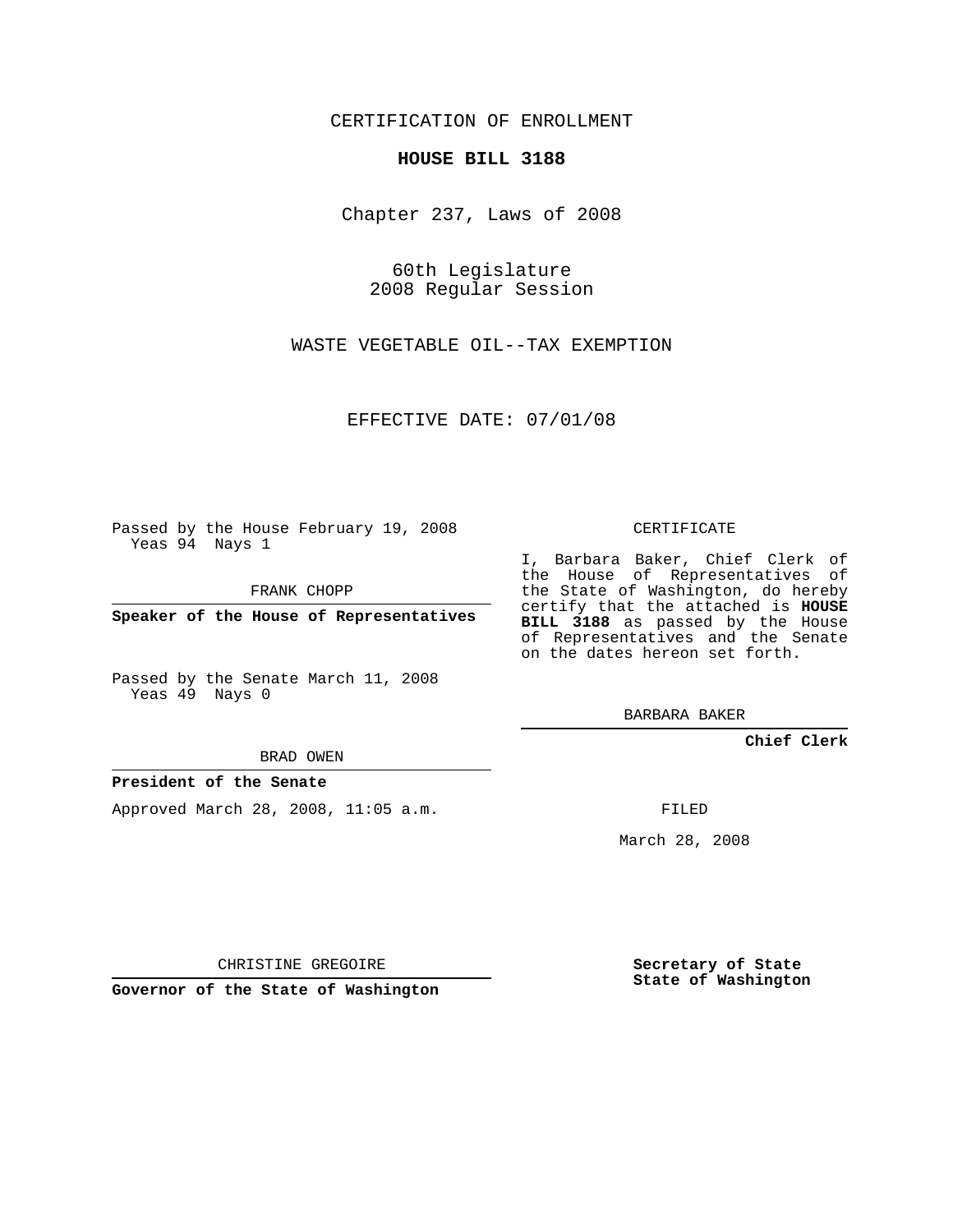## **HOUSE BILL 3188** \_\_\_\_\_\_\_\_\_\_\_\_\_\_\_\_\_\_\_\_\_\_\_\_\_\_\_\_\_\_\_\_\_\_\_\_\_\_\_\_\_\_\_\_\_

\_\_\_\_\_\_\_\_\_\_\_\_\_\_\_\_\_\_\_\_\_\_\_\_\_\_\_\_\_\_\_\_\_\_\_\_\_\_\_\_\_\_\_\_\_

Passed Legislature - 2008 Regular Session

**State of Washington 60th Legislature 2008 Regular Session By** Representatives Roach, Hurst, McCune, and Dunn Read first time 01/23/08. Referred to Committee on Finance.

1 AN ACT Relating to exempting waste vegetable oil from excise tax; amending RCW 82.38.080; adding a new section to chapter 82.08 RCW; adding a new section to chapter 82.12 RCW; and providing an effective date.

BE IT ENACTED BY THE LEGISLATURE OF THE STATE OF WASHINGTON:

 **Sec. 1.** RCW 82.38.080 and 1998 c 176 s 60 are each amended to read as follows:

 (1) There is exempted from the tax imposed by this chapter, the use of fuel for:

 (a) Street and highway construction and maintenance purposes in motor vehicles owned and operated by the state of Washington, or any county or municipality;

- (b) Publicly owned fire fighting equipment;
- 

(c) Special mobile equipment as defined in RCW 46.04.552;

 (d) Power pumping units or other power take-off equipment of any motor vehicle which is accurately measured by metering devices that have been specifically approved by the department or which is established by any of the following formulae: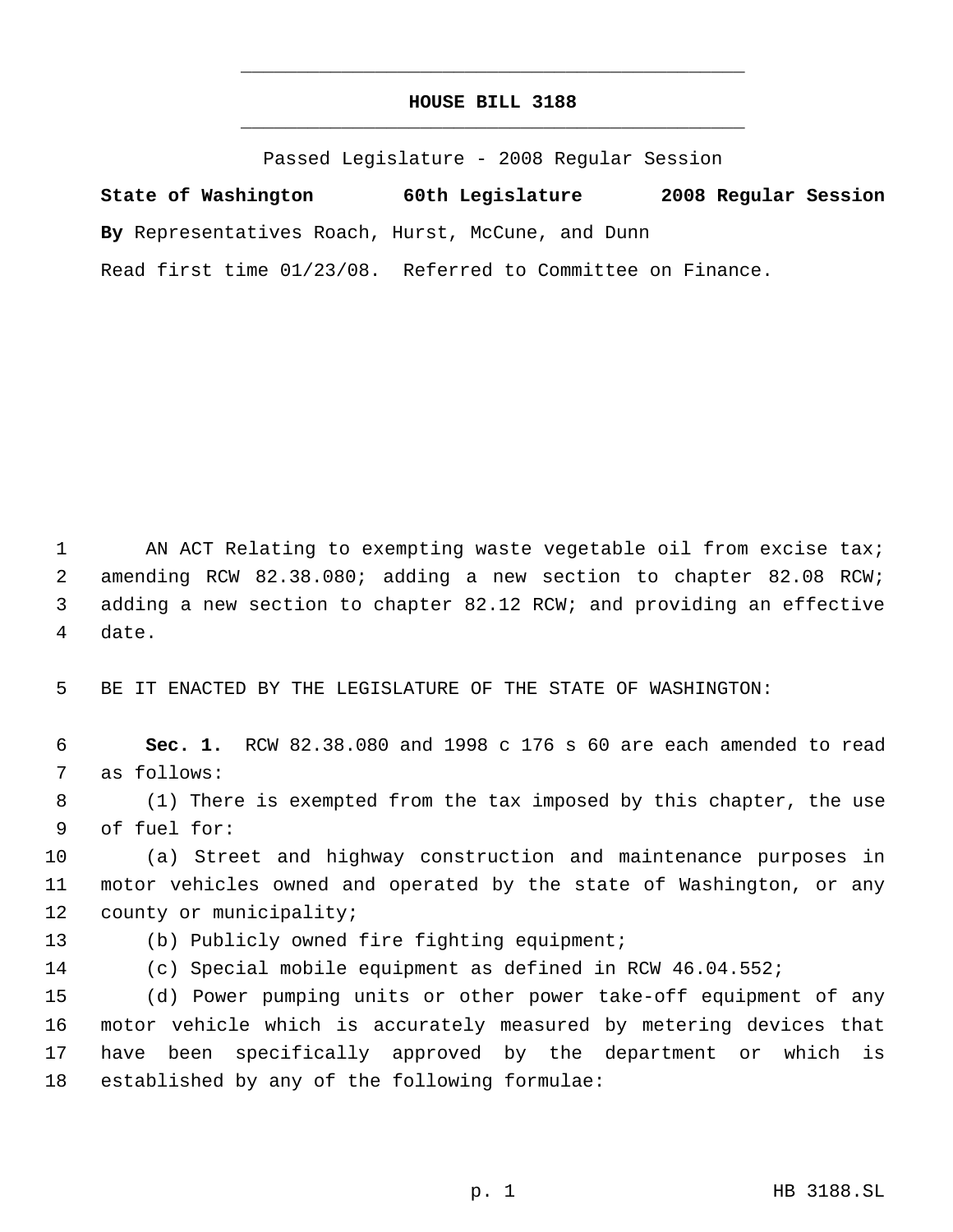(i) Pumping propane, or fuel or heating oils or milk picked up from a farm or dairy farm storage tank by a power take-off unit on a delivery truck, at a rate determined by the department: PROVIDED, That claimant when presenting his or her claim to the department in accordance with this chapter, shall provide to the claim, invoices of propane, or fuel or heating oil delivered, or such other appropriate information as may be required by the department to substantiate his or her claim;

 (ii) Operating a power take-off unit on a cement mixer truck or a load compactor on a garbage truck at the rate of twenty-five percent of the total gallons of fuel used in such a truck; or

 (iii) The department is authorized to establish by rule additional formulae for determining fuel usage when operating other types of equipment by means of power take-off units when direct measurement of the fuel used is not feasible. The department is also authorized to adopt rules regarding the usage of on board computers for the 17 production of records required by this chapter;

 (e) Motor vehicles owned and operated by the United States government;

(f) Heating purposes;

 (g) Moving a motor vehicle on a public highway between two pieces of private property when said moving is incidental to the primary use of the motor vehicle;

 (h) Transportation services for persons with special transportation needs by a private, nonprofit transportation provider regulated under chapter 81.66 RCW;

 (i) Vehicle refrigeration units, mixing units, or other equipment 28 powered by separate motors from separate fuel tanks; ((and))

 (j) The operation of a motor vehicle as a part of or incidental to logging operations upon a highway under federal jurisdiction within the boundaries of a federal area if the federal government requires a fee for the privilege of operating the motor vehicle upon the highway, the proceeds of which are reserved for constructing or maintaining roads in the federal area, or requires maintenance or construction work to be performed on the highway for the privilege of operating the motor 36 vehicle on the highway; and

 (k) Waste vegetable oil as defined under section 2 of this act if 38 the oil is used to manufacture biodiesel.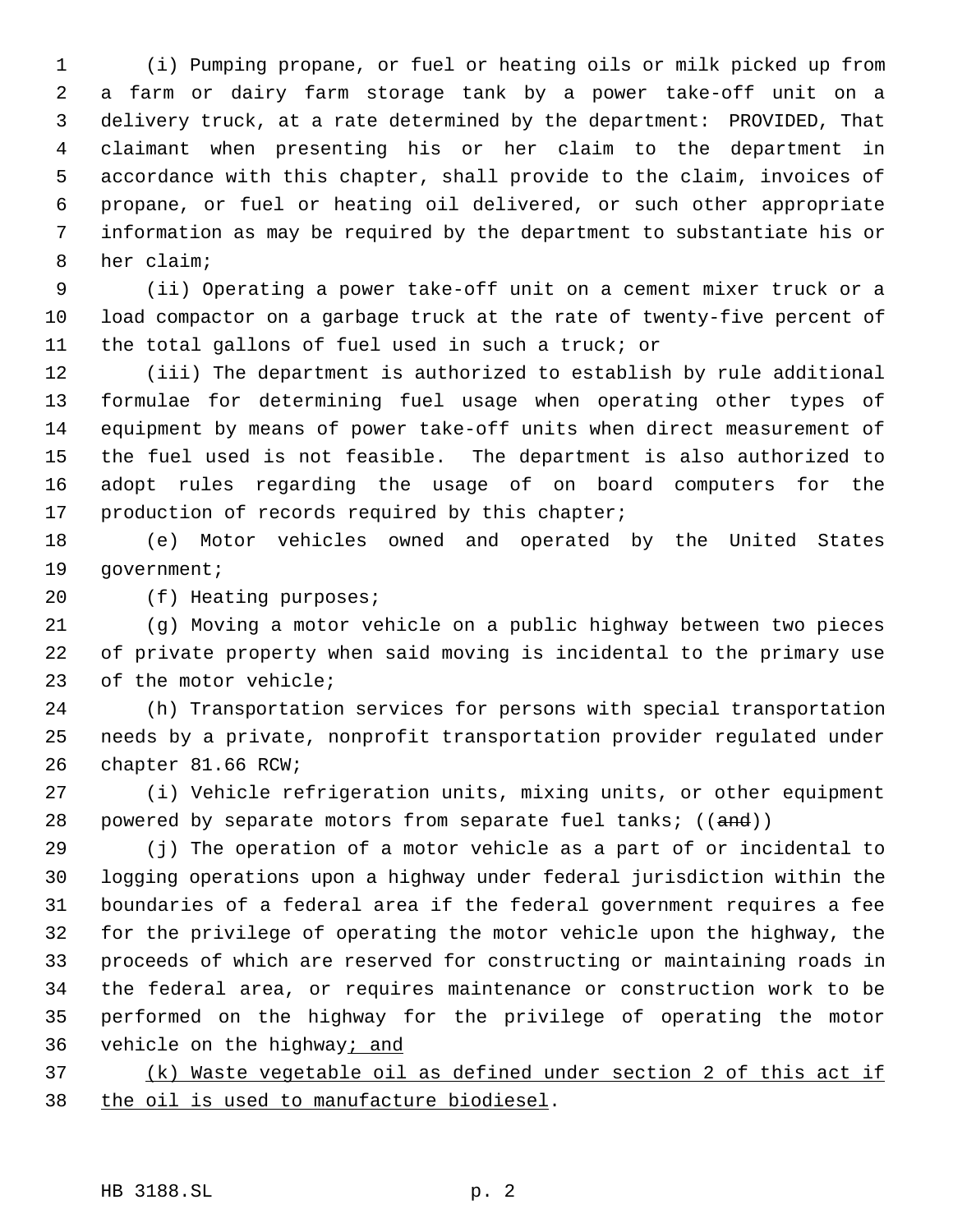(2) There is exempted from the tax imposed by this chapter the removal or entry of special fuel under the following circumstances and conditions:

 (a) If it is the removal from a terminal or refinery of, or the entry or sale of, a special fuel if all of the following apply:

 (i) The person otherwise liable for the tax is a licensee other than a dyed special fuel user or international fuel tax agreement licensee;

 (ii) For a removal from a terminal, the terminal is a licensed terminal; and

 (iii) The special fuel satisfies the dyeing and marking requirements of this chapter;

 (b) If it is an entry or removal from a terminal or refinery of taxable special fuel transferred to a refinery or terminal and the persons involved, including the terminal operator, are licensed; and

 (c)(i) If it is a special fuel that, under contract of sale, is shipped to a point outside this state by a supplier by means of any of the following:

(A) Facilities operated by the supplier;

 (B) Delivery by the supplier to a carrier, customs broker, or forwarding agent, whether hired by the purchaser or not, for shipment to the out-of-state point;

 (C) Delivery by the supplier to a vessel clearing from port of this state for a port outside this state and actually exported from this state in the vessel.

(ii) For purposes of this subsection (2)(c):

 (A) "Carrier" means a person or firm engaged in the business of transporting for compensation property owned by other persons, and includes both common and contract carriers; and

 (B) "Forwarding agent" means a person or firm engaged in the business of preparing property for shipment or arranging for its shipment.

 (3) Notwithstanding any provision of law to the contrary, every urban passenger transportation system and carriers as defined by chapters 81.68 and 81.70 RCW shall be exempt from the provisions of this chapter requiring the payment of special fuel taxes. For the purposes of this section "urban passenger transportation system" means every transportation system, publicly or privately owned, having as its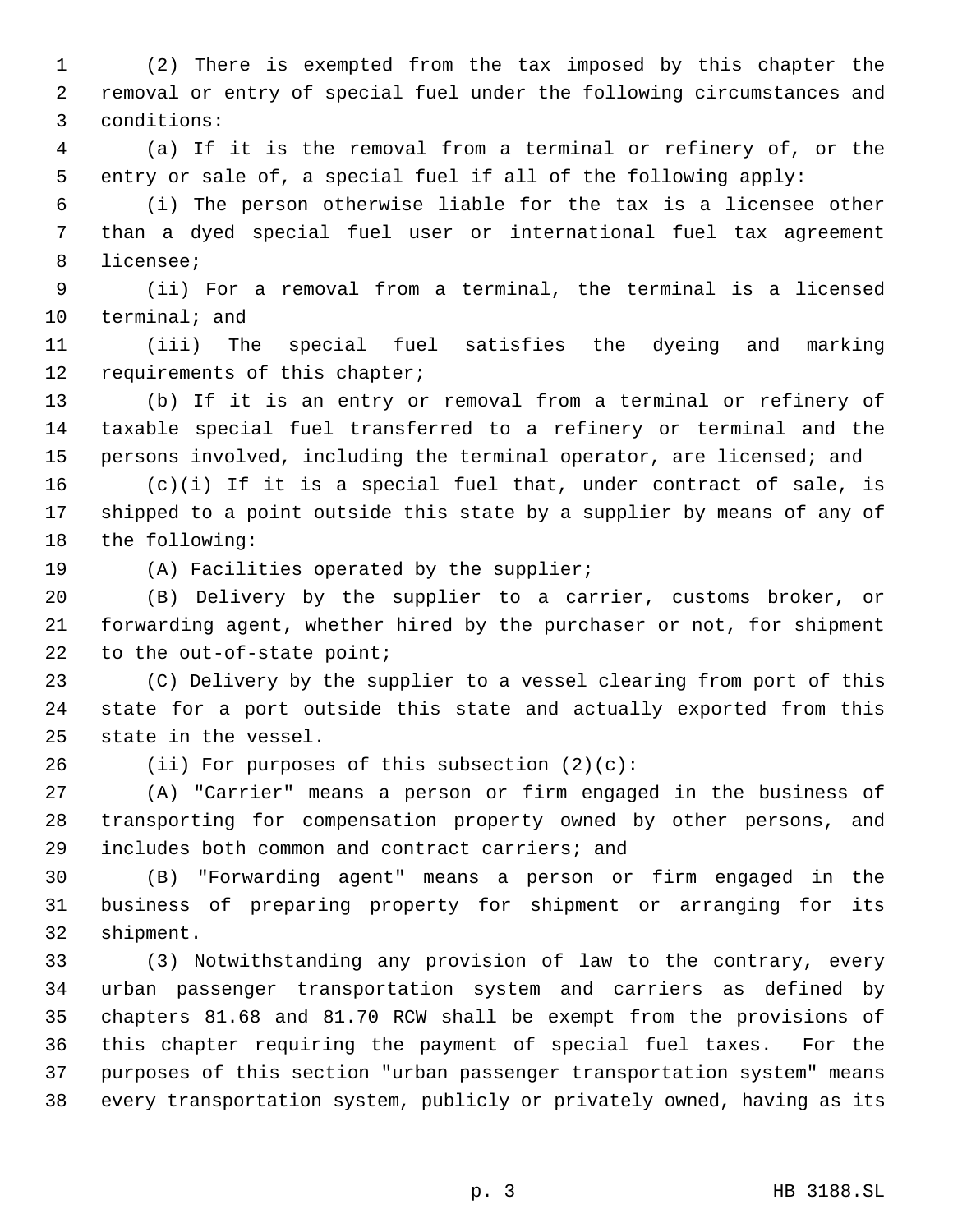principal source of revenue the income from transporting persons for compensation by means of motor vehicles and/or trackless trolleys, each having a seating capacity for over fifteen persons over prescribed routes in such a manner that the routes of such motor vehicles and/or trackless trolleys, either alone or in conjunction with routes of other such motor vehicles and/or trackless trolleys subject to routing by the same transportation system, shall not extend for a distance exceeding twenty-five road miles beyond the corporate limits of the county in which the original starting points of such motor vehicles are located: PROVIDED, That no refunds or credits shall be granted on special fuel used by any urban transportation vehicle or vehicle operated pursuant to chapters 81.68 and 81.70 RCW on any trip where any portion of said trip is more than twenty-five road miles beyond the corporate limits of the county in which said trip originated.

 NEW SECTION. **Sec. 2.** A new section is added to chapter 82.08 RCW to read as follows:

 (1) The tax levied by RCW 82.08.020 does not apply to sales of waste vegetable oil that is used by a person in the production of biodiesel for personal use.

 (2) This exemption is available only if the buyer provides the seller with an exemption certificate in a form and manner prescribed by the department.

 (3) For the purposes of this section, the following definitions apply:

 (a) "Waste vegetable oil" means used cooking oil gathered from restaurants or commercial food processors; and

 (b) "Personal use" means the person does not engage in the business of selling biodiesel at wholesale or retail.

 NEW SECTION. **Sec. 3.** A new section is added to chapter 82.12 RCW to read as follows:

 The provisions of this chapter do not apply with respect to the use of waste vegetable oil that is used by a person in the production of biodiesel for personal use. The definitions in section 2 of this act apply to this section.